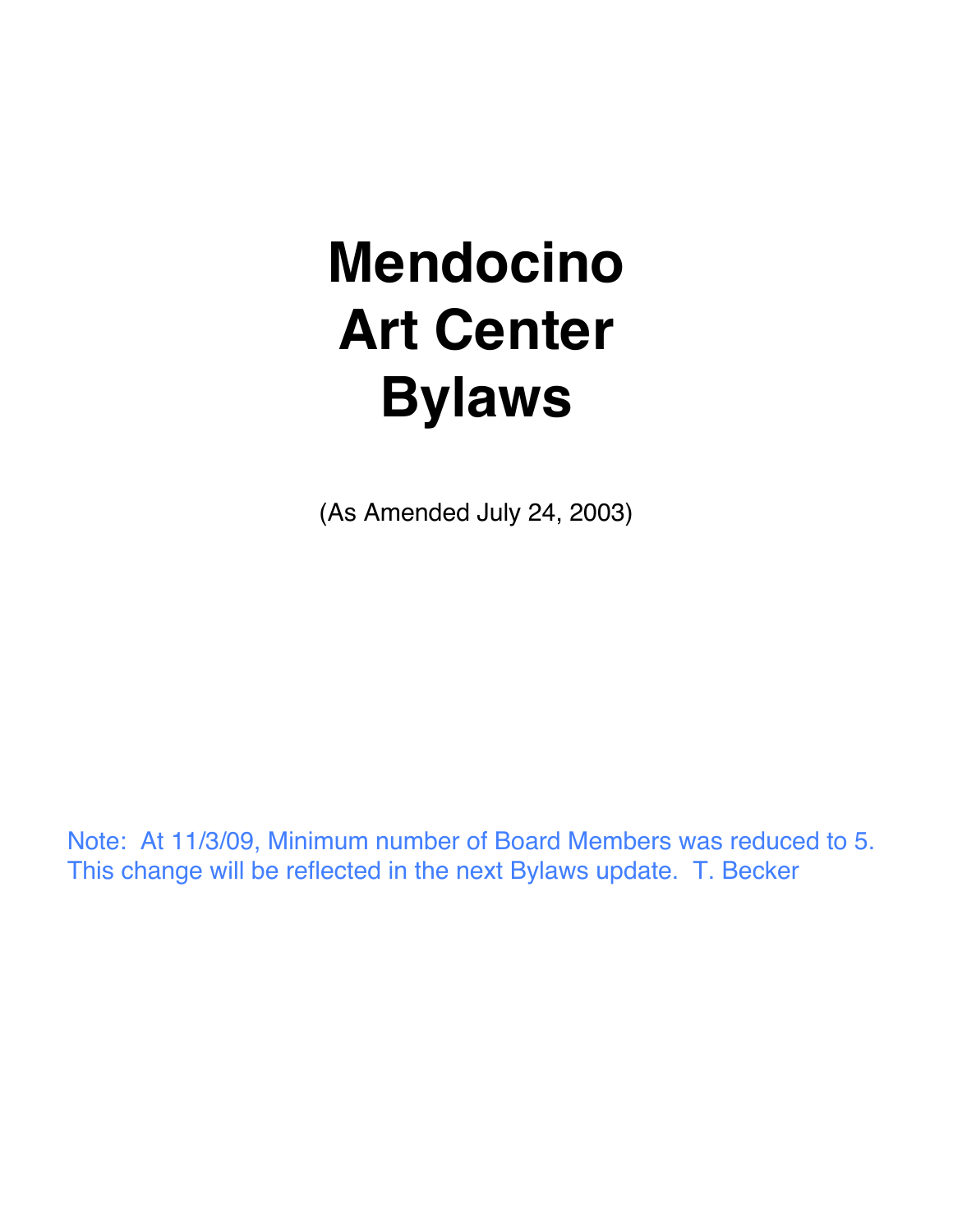# Mendocino Art Center Bylaws Table of Contents

| Article 1. Offices                                                             | 3                        |
|--------------------------------------------------------------------------------|--------------------------|
| Article 2. Purpose                                                             | 3                        |
| Article 3. Members                                                             | 3                        |
| Section 1. Non-Membership Corporation                                          | $\frac{3}{3}$            |
| Section 2. Associate Members                                                   |                          |
| Article 4. Government and Management by the Board of Directors                 | 3                        |
| Section 1. Policies                                                            | 3                        |
| Section 2. Number, Election and Tenure of Office                               | 4                        |
| Section 3. Vacancies, Removal and Resignations of the Board of Directors       | 4                        |
| Section 4. Place of Meetings                                                   | 4                        |
| Section 5. Regular and Annual Meetings                                         | 4                        |
| Section 6. Special Meetings                                                    | 4                        |
| Section 7. Consent of Board Obviating Necessity of Meeting                     | $\overline{\mathcal{A}}$ |
| Section 8. Notice of Meetings                                                  | 5                        |
| Section 9. Waiver of Notice and Consent to Holding Meetings                    | 5                        |
| Section 10. Voting                                                             | 5                        |
| Section 11. Quorum                                                             | 5                        |
| Section 12. Adjournment and Notice of Adjournment.                             | $\overline{6}$           |
| Section 13. Non-Liability of Members of the Board of Directors                 | $\overline{6}$           |
| Section 14. Standard of Care                                                   | $\overline{6}$           |
| Section 15. Insurance                                                          | $6\phantom{1}6$          |
| Section 16. Restriction Regarding Interested Members of the Board of Directors | $\overline{6}$           |
| Section 17. Self Dealing Transactions                                          | $\overline{7}$           |
| <b>Article V. Committees</b>                                                   | $\overline{7}$           |
| Section 1. Executive Committee                                                 | $\overline{7}$           |
| Section 2. Other Committees                                                    | 8                        |
| <b>Article VI. Officers and Executive Officers</b>                             | 8                        |
| Section 1. Non-Paid and Paid Corporate Officers                                | 8                        |
| Section 2. Election of Non-Paid Officers                                       | 8                        |
| Section 3. Removal and Resignation of Non-Paid Officers                        | 8                        |
| Section 4. Tenure                                                              | 9                        |
| Section 5. Vacancies in Non-Paid Positions                                     | 9                        |
| Section 6. Duties of Non-Paid Officers                                         | 9                        |
| Section 7. Paid Officers of the Corporation                                    | 9                        |
| Section 8. Tenure of Paid Officers                                             | 10                       |
| Section 9. Selection of Paid Officers                                          | 10                       |
| Section 10. Removal and Resignation of Paid Officers                           | 10                       |
| Article VII. Corporate Records and Reports – Inspection                        | 10                       |
| Section 1. Records                                                             | 10                       |
| Section 2. Inspection of Books and Records                                     | 10                       |
| Section 3. Certification and Inspection of Bylaws                              | 10                       |
| Section 6. Annual Report                                                       | 11                       |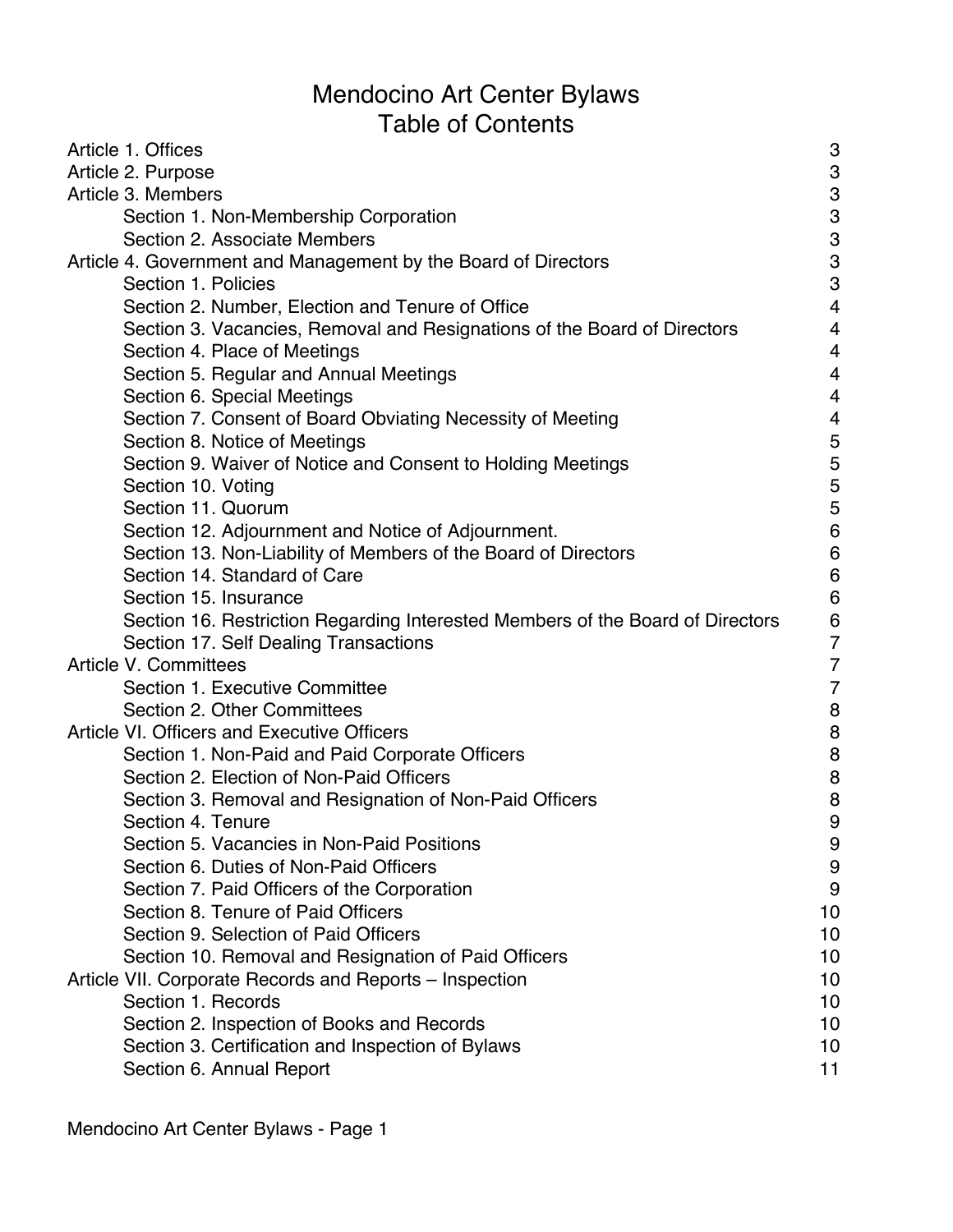| Article VIII. Non-Discrimination Policy | 11 |
|-----------------------------------------|----|
| Article IX. Corporate Seal              | 11 |
| Article X. Property of Corporation      | 12 |
| Article XI. Amendments to Bylaws        | 12 |
| Section 1. Amendments or New Bylaws     | 12 |
| Certificate of President and Secretary  | 12 |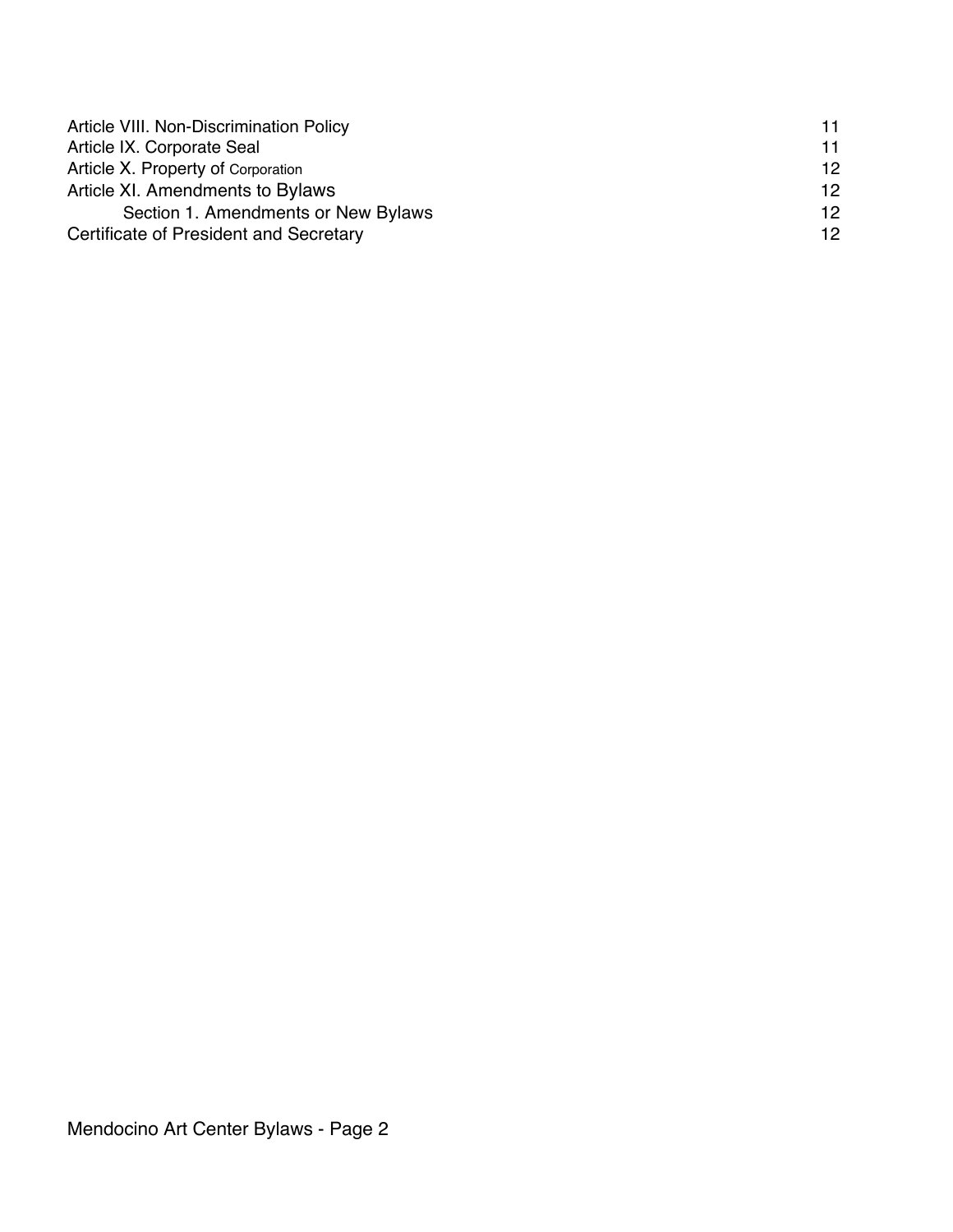#### **Bylaws of the Mendocino Art Center A California Non-Profit Public Benefit Corporation**

#### **Article 1. Offices**

The principal office of the Corporation for the transaction of its business is located within Mendocino County at 45200 Little Lake Road, Mendocino, California 95460.

The Corporation may also have offices at such other places, within or without the State of California, where it is qualified to do business, as its business may require and as the Board of Directors may, from time to time, designate.

#### **Article 2. Purpose**

The mission of the Mendocino Art Center is to be a distinctive education, arts, and cultural resource of the highest quality and vitality, seeking the active participation of the local, national, and international community.

# **Article 3. Members**

#### **Section 1. Non-Membership Corporation**

This corporation is organized as a Non-Membership, Non-Profit Public Benefit Corporation pursuant to section 5310 of the non-profit Corporation laws of the State of California; and therefore, since this Corporation makes no provision for members, pursuant to Section 531DB of the Non-Profit Public Benefit Corporation Law of the State of California, any action which would otherwise, under the law, require approval by a majority of all members or approval by the members, shall only require the approval of the Board of Directors.

#### **Section 2. Associate Members**

This Corporation shall have classes of non-voting associate memberships with privileges and dues as established by the Board of Directors. These individuals shall be called "associates."

This Corporation shall also have a class of Honorary Associates which may be conferred upon such persons as may be elected by a majority vote at any regular meeting.

Honorary members shall have the privileges of associate membership but will not pay dues.

#### **Article 4. Government and Management by the Board of Directors Section 1. Policies**

Subject to the limitations of the Articles of Incorporation of the *Bylaws* of the California Non-Profit Corporation Laws of the State of California, all business affairs and activities of this Corporation and all corporate powers shall be exercised by or under authority of a Board of Directors, pursuant to the Modern Rules of Order which are hereby adopted as parliamentary rules of the corporation.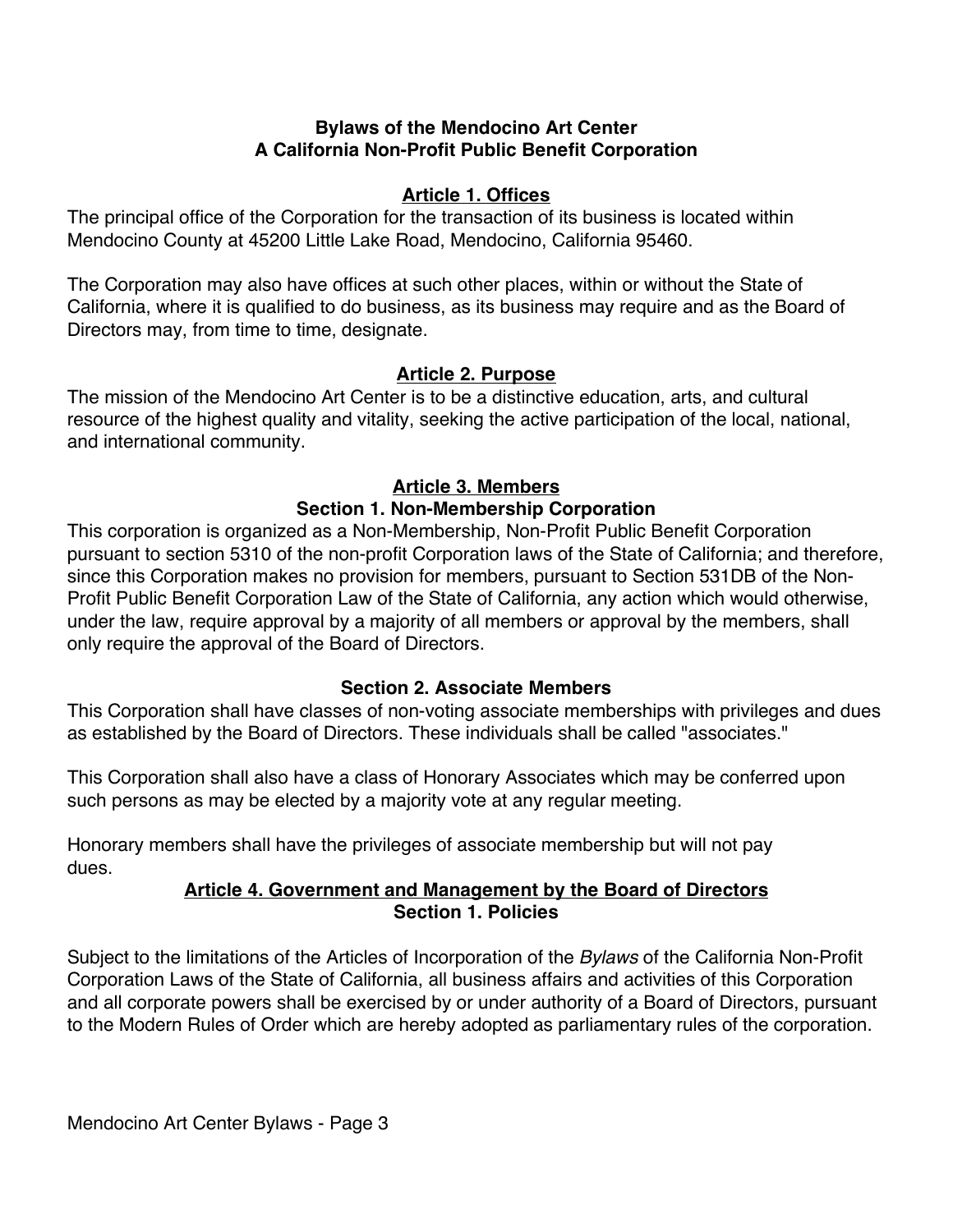The President of the Art Center Gallery Volunteer Organization will serve on the Board in an advisory non-voting capacity.

#### **Section 2. Number, Election and Tenure of Office**

The members of the Board of Directors of this Corporation shall be no less than 9 and no more than 15. New members of the Board, after a thorough screening by the existing Board, shall be elected by 2/3 vote of the existing Board. The standard term of office is three years. The Board may, from time to time appoint, by appropriate vote, non-voting members who shall have the title "Board Member Emeritus." Such a Board member shall have a lifetime term on the Board.

#### **Section 3. Vacancies, Removal and Resignations of the Board of Directors**

Vacancies on the Board shall exist on the expiration of the term for which a member was elected, on the death of a member, on resignation, or on removal of a member.

The Board of Directors shall have the power to remove any member from the Board of Directors for cause. Non-attendance by a member of the Board of Directors at three consecutive Board of Directors regular meetings shall constitute a cause for removal. Additional non-attendance for emergency reasons may also be excused by vote of the Board.

Vacancies on the Board of Directors shall be filled for the unexpired term by the majority vote of the Board at a meeting of the Board.

#### **Section 4. Place of Meetings**

Meetings of the Board of Directors shall be held at the office of the Corporation in the State of California; however, any meeting shall be valid wherever held, if held by a quorum of the Board of Directors.

#### **Section 5. Regular and Annual Meetings**

The Board of Directors shall set its calendar of regular meetings annually in January. The regular meeting of Directors for the month of January shall be the annual meeting.

#### **Section 6. Special Meetings**

Special meetings of the Board of Directors for any purpose may be called at any time by the President, or if he/she is absent or unable or refuses to act, by the Vice President or by any two members of the Board of Directors.

#### **Section 7. Consent of Board Obviating Necessity of Meeting**

The Board of Directors may conduct business without a meeting if all members of the Board individually, or collectively consent in writing or bye-mail to such action. Such consent shall be filed with the minutes of the proceedings. Such action shall have the same force and effect as a unanimous vote of the Board of Directors.

Mendocino Art Center Bylaws - Page 4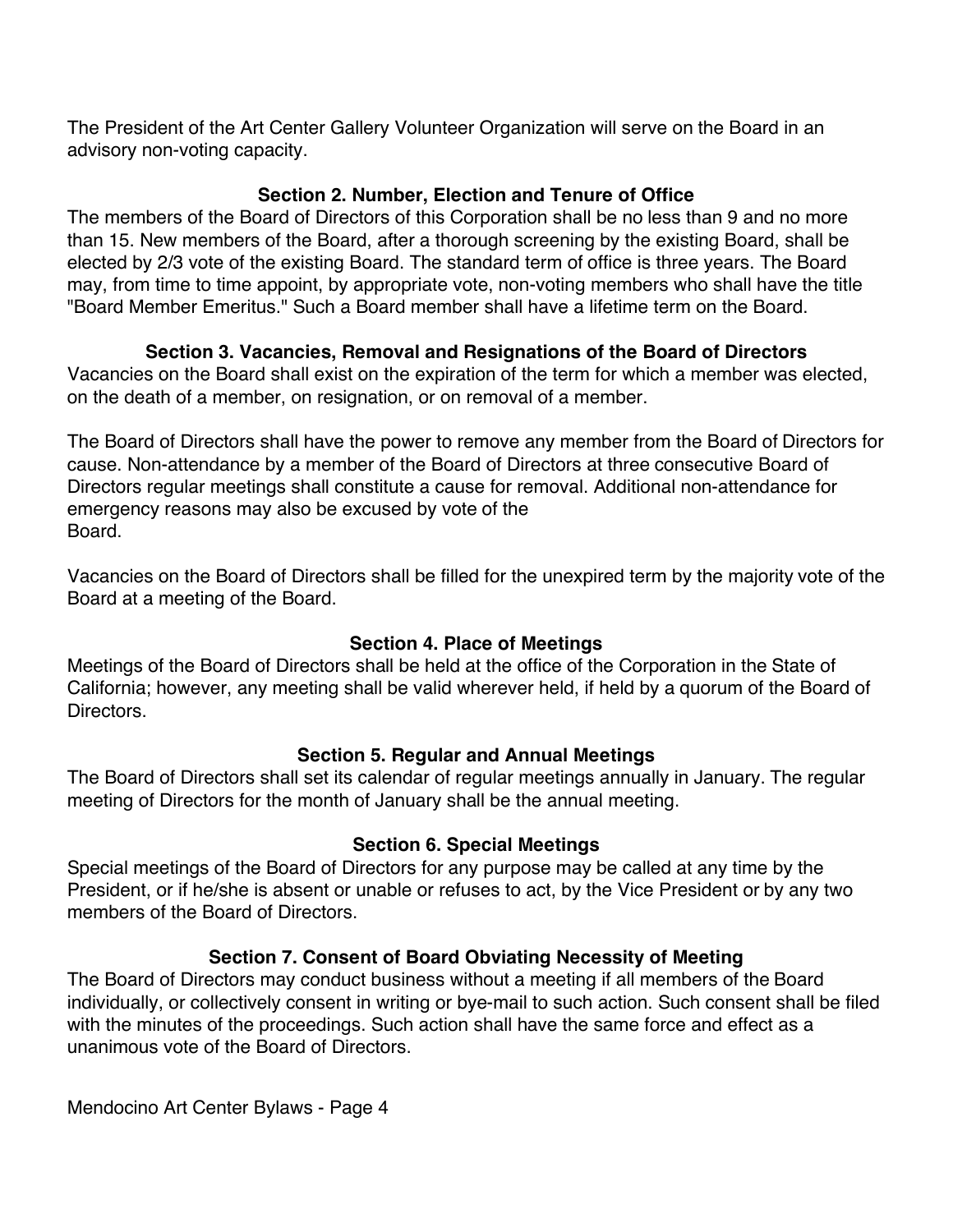#### **Section 8. Notice of Meetings**

Meetings of the Board shall be held upon five days notice or forty-eight (48) hours notice if delivered personally, by telephone, or e-mail. If sent by mail, it shall be deemed delivered upon its deposit in the mails.

All such notices shall be given or sent to the Board member's address or telephone number as shown on the corporate records or bye-mail.

Notices shall state the time and place of meeting. The purpose of the meeting need not be specified in the notice.

#### **Section 9. Waiver of Notice and Consent to Holding Meetings**

The transactions of any meeting of the Board of Directors, however called or noticed or wherever held, are as valid as though the meeting had been held after proper call and notice, provided that a quorum is present and provided that either before or after the meeting each Board member not present signs a waiver of notice, a consent to holding the meeting, or an approval of the minutes thereto All such consents, waivers, or approvals shall be filed with the corporate records or made part of the minutes of the meeting.

#### **Section 10. Voting**

Each member of the Board of Directors is entitled to one vote at all meetings of the Board at which the member is present A majority of those present shall carry a motion.

In case of a ballot by mail, a simple majority of the duly constituted members of the Board shall carry a motion, but the Secretary shall allow twenty days after mailing for replies before counting the ballots. Ballots received thereafter are null and void.

Every act or decision done or made by a majority of the Board present at a meeting duly held at which a quorum is present, is the act of the Board of Directors, unless the Articles or Bylaws of this Corporation, or provisions of the California Non-Profit Pubic Benefit Corporation Law, require a greater percentage or different voting rules for approval of a matter by the Board.

A majority of duly constituted members of the Board of Directors shall constitute a quorum at any regular or special meetings of the Board of Directors.

A meeting at which a quorum is initially present may continue to transact business, notwithstanding the withdrawal of members, provided that any action taken is approved by at least a majority of the required quorum for that meeting.

Members who have resigned and/or whose term has expired shall not be considered duly constituted members of the Board of Directors.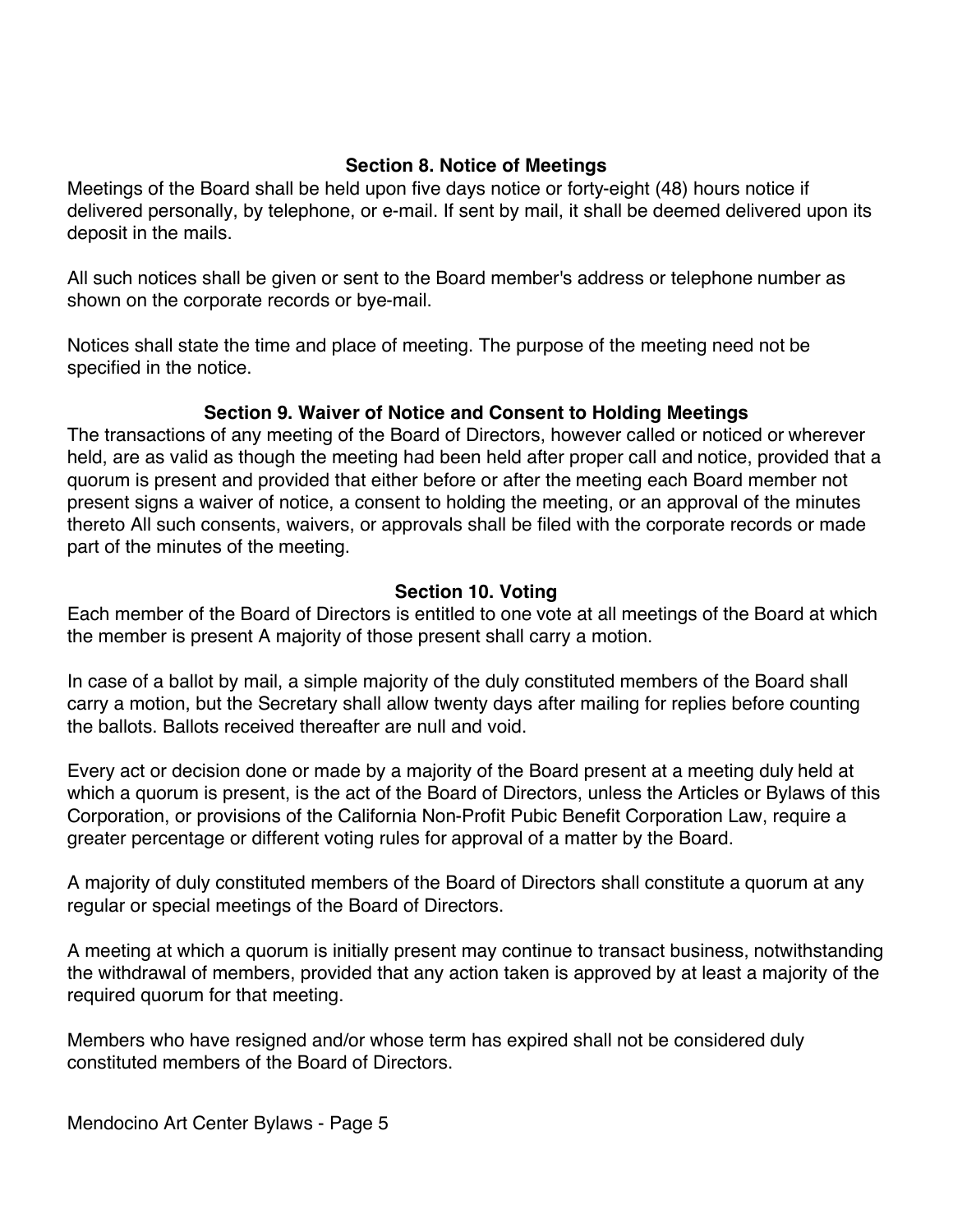#### **Section 12. Adjournment and Notice of Adjournment**

A majority of the members of the Board of Directors present, whether or not constituting a quorum, may adjourn any meeting to another time and place.

Notice of the time and place of holding an adjourned meeting need not be given, unless the meeting is adjourned for more than 24 hours, in, which case personal notice of the time and place shall be given before the time of the adjourned meeting to the members of the Board of Directors who were not present at the time off the adjournment.

#### **Section 13. Non-liability of Members of the Board of Directors**

Members of the Board of Directors shall not be personally liable for the debts, liabilities, or other obligations of the Corporation.

#### **Section 14. Standard of Care**

Pursuant to Section 5231 of the Non-Profit Corporation Laws, a member of the Board of Directors shall perform his duty in good faith, in a manner such member believes to be in the best interest of the Corporation and witl1 such care, including reasonable inquiry, as an ordinarily prudent person in a like position would use under similar circumstances.

In performing the duties of a member of the Board of Directors, a member shall be entitled to rely on information, opinions, reports, or statements including financial statements and other financial data. in each case prepared or presented by:

- a. One or more officers or employees of the Corporation whom the Director believes to be reliable and competent in the matters presented;
- b. Counsel, independent accountants, or other persons as to matter which the Director believes to be within such person's professional or expert competence; or
- c. A committee of the Board upon which the Director does not serve, as to matters within its designated authority, which committee the member believes to merit confidence.

#### **Section 12. Insurance**

The Board of Directors may adopt a resolution authorizing the purchase and maintenance of insurance on behalf of any agent of the Corporation (including the members of the Board of Directors, officers, employees, or other agents 01 the Corporation) against any liability other than for Violating provisions against self-dealing asserted against or incurred by the agent in such capacity or arising out of the agent's status as such, whether or not this Corporation would have the power to indemnify the agent against that liability under the provision of Section 5238 of the California Non-Profit Corporation Law.

#### **Section 16. Restriction Regarding interested Members of the Board of Directors**

Paid part-time or full-time persons may not serve as voting members of the Board of Directors, and, pursuant to Corporation Code Section 5227, not more than 49% of the persons serving on the Board of Directors at any time may be interested persons.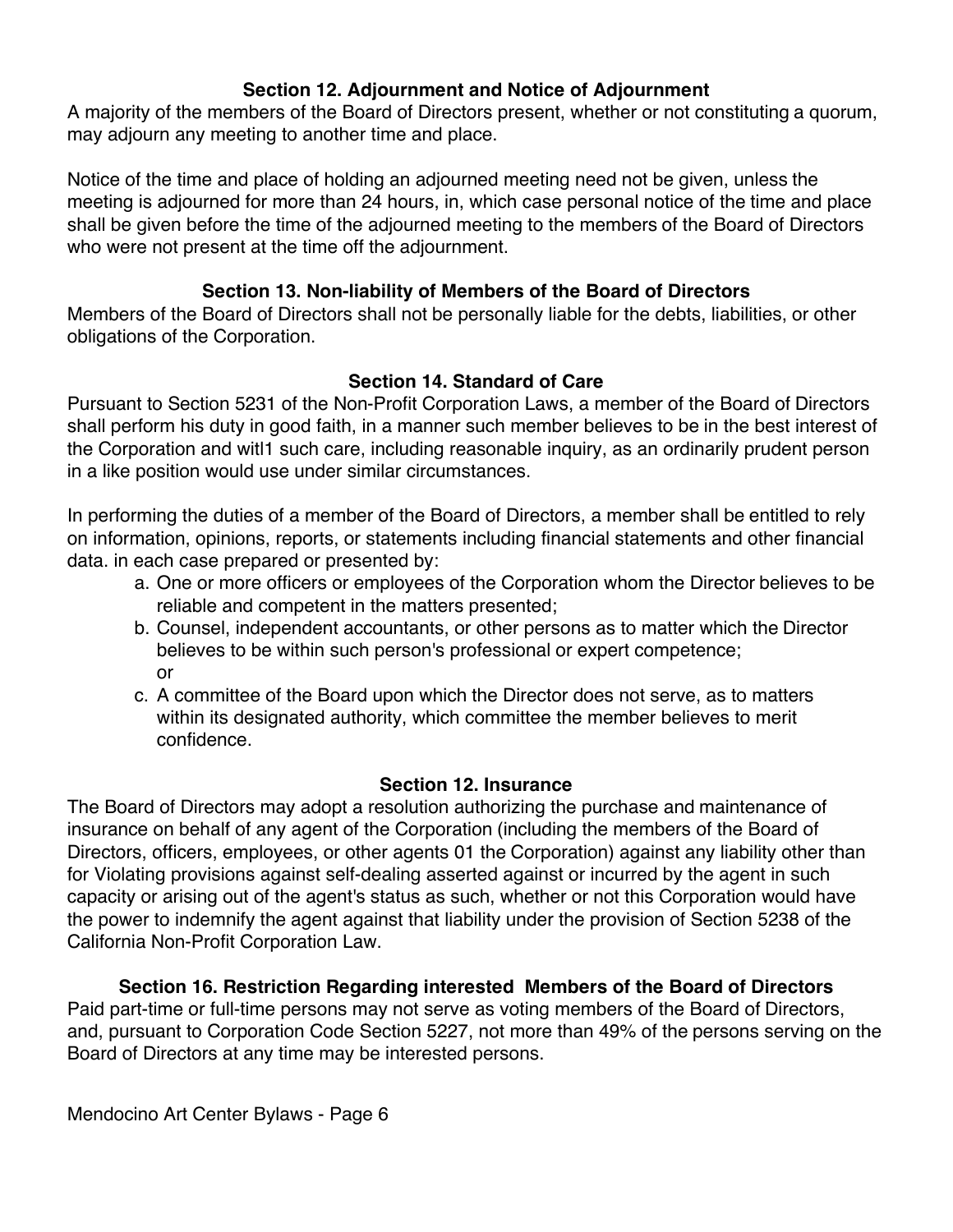An interested person includes (1) any person being compensated by the Corporation for services rendered to it within the previous 12 months whether as an independent contractor, or otherwise, excluding any reasonable compensation paid to a Director as a Director; and (2) any brother, sister, ancestor. descendant, spouse, brother-in-law, mother-in-law, or father-in-law, or any such person.

However, any violation of the provision of the paragraph shall not affect the validity or enforceability of any transaction entered into by the Corporation.

Except as provided in Section 18 below, the board shall not approve a self-dealing transaction. A "self-dealing transaction" is one in which the Mendocino Art Center is a party and in which one or more of the directors has a material direct or indirect financial interest.

## **Section 17. Self Dealing Transactions**

The Board may approve a self-dealing transaction if the Board determines that the transaction is in the best interest of, and is fair and reasonable to, the Mendocino Art Center, and after reasonable investigation under the circumstances, determines that the Mendocino Art Center could not have obtained a more advantageous arrangement with reasonable effort under the circumstances. Such a determination must be made by the Board, in good faith, with knowledge of an material facts concerning the transaction and the interest of the director of the transaction, and by a vote of the majority of the directors then in office, without counting the vote of the interested director.

## **Article V. Committees Section 1. Executive Committee**

The Board of Directors by majority vote may designate such members of the Board including its officers as from time to time it deems appropriate to serve as an Executive Committee.

By a majority vote of its members then in office, the Board may at any time revoke or modify any or all of the authority so delegated, increase or decrease (but not below two) the number of its members, and till vacancies therein from the members of the Board.

The Committee shall keep regular minutes of its proceedings, cause them to be filed with the corporate records, and report the same to the Board from time to time as the Board may require.

The Board may delegate to such Committee any of the powers and authority of the Board in the management of the business and affairs of the Corporation, except with respect to:

a. The approval of any action which, under law or the provisions of these Bylaws, required the approval of the members or of a majority of all of the members.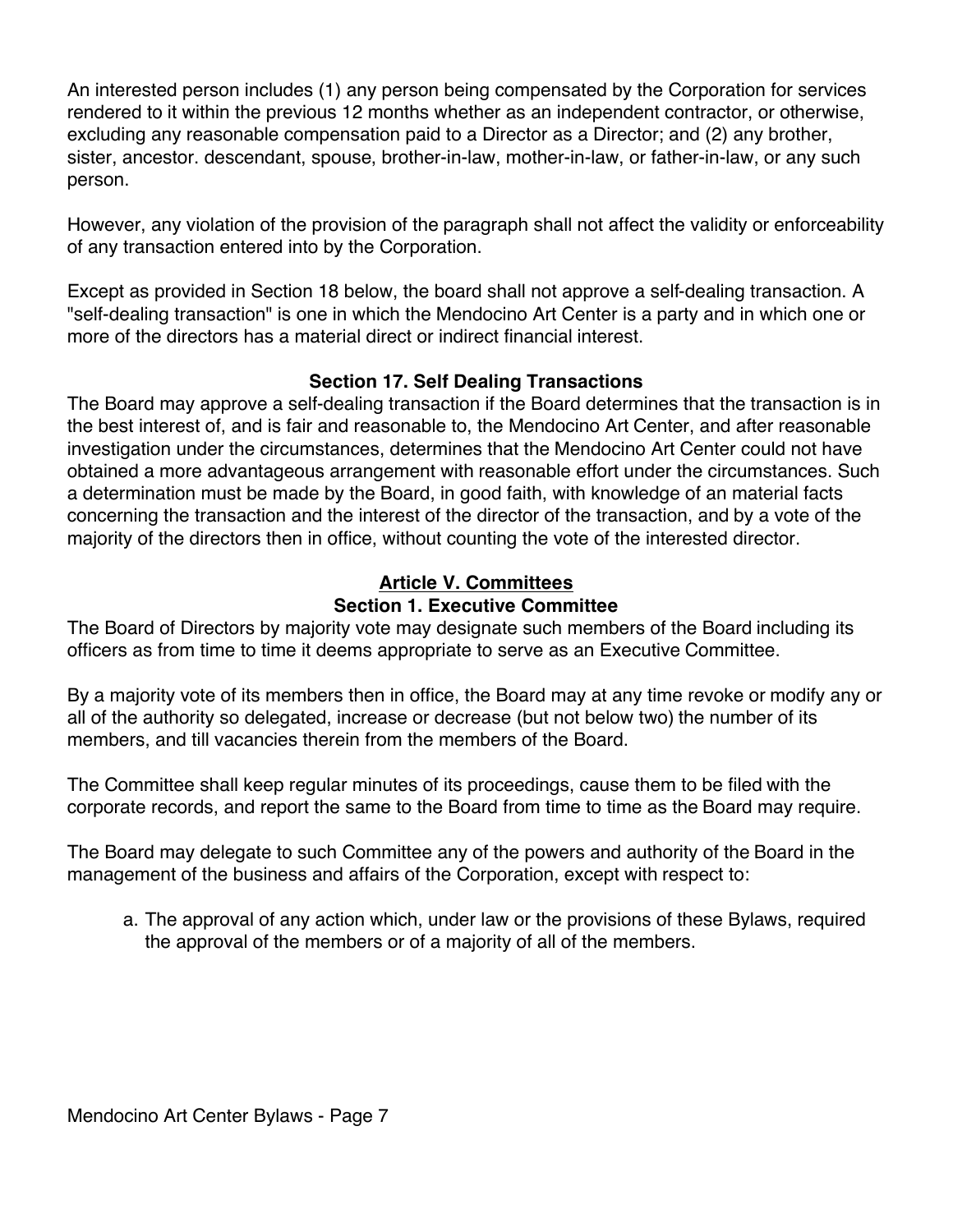- b. The filling of vacancies on the Board or on any committee which has the authority of the Board.
- c. The fixing of compensation of the Directors for serving on the Board or on any committee.
- d. The amendment or repeal of any resolution of the Board, which by its terms is not so amendable or repeal able.
- e. The expenditure of corporate funds to support a nominee for Director after there are more people nominated for Director than can be elected.
- f. The approval of any transaction to which this Corporation is a party and in which one or more of the Directors has a material financial interest, except as expressly provided in Section 5233(d)(3) of the California Non-Profit Public Benefit Corporation Law.

#### **Section 2. Other Committees**

The Corporation shall have such other committees as may from time to time be designed and appointed by the President. Such other committees may consist of persons who are not also members of the Board. The Chair of  $\sim$  committee which reports directly to the Board shall be a member of the Board.

These additional committees, With the exception of the Investment Committee, shall act in an advisory capacity only to the Board and shall be clearly titled as "advisory" committees. The Investment Committee is invested with the authority to make investment decisions within the policies set by the Board of Directors.

## **Article VI. Officers and Executive Officers Section 1. Non-Paid and Paid Corporate Officers**

The non-paid officers of the Corporation shall be a President, one or more Vice Presidents, a Secretary, and a Treasurer. The officers shall be elected from among the members of the Board.

#### **Section 2. Election of Non-Paid Officers**

At the Annual Meeting of the Board of Directors, the Board shall elect from among its members a President and one or more Vice Presidents, a Secretary, and a Treasurer from a slate of officers presented by the Nominating Committee. These officers plus one additional board member ejected by the Board shall comprise the Executive Committee of the Board of Directors.

Any two or more of such offices, except those of President and Secretary or President and Vice-President, may be held by the same person.

#### **Section 3. Removal and Resignation of Non-Paid Officers**

Any officer may be removed for cause, by a majority vote, at any regular or special meeting of the Board of Directors.

Any officer may resign, at any time, by giving written notice to the Board of Directors, the President, or the Secretary of the Corporation.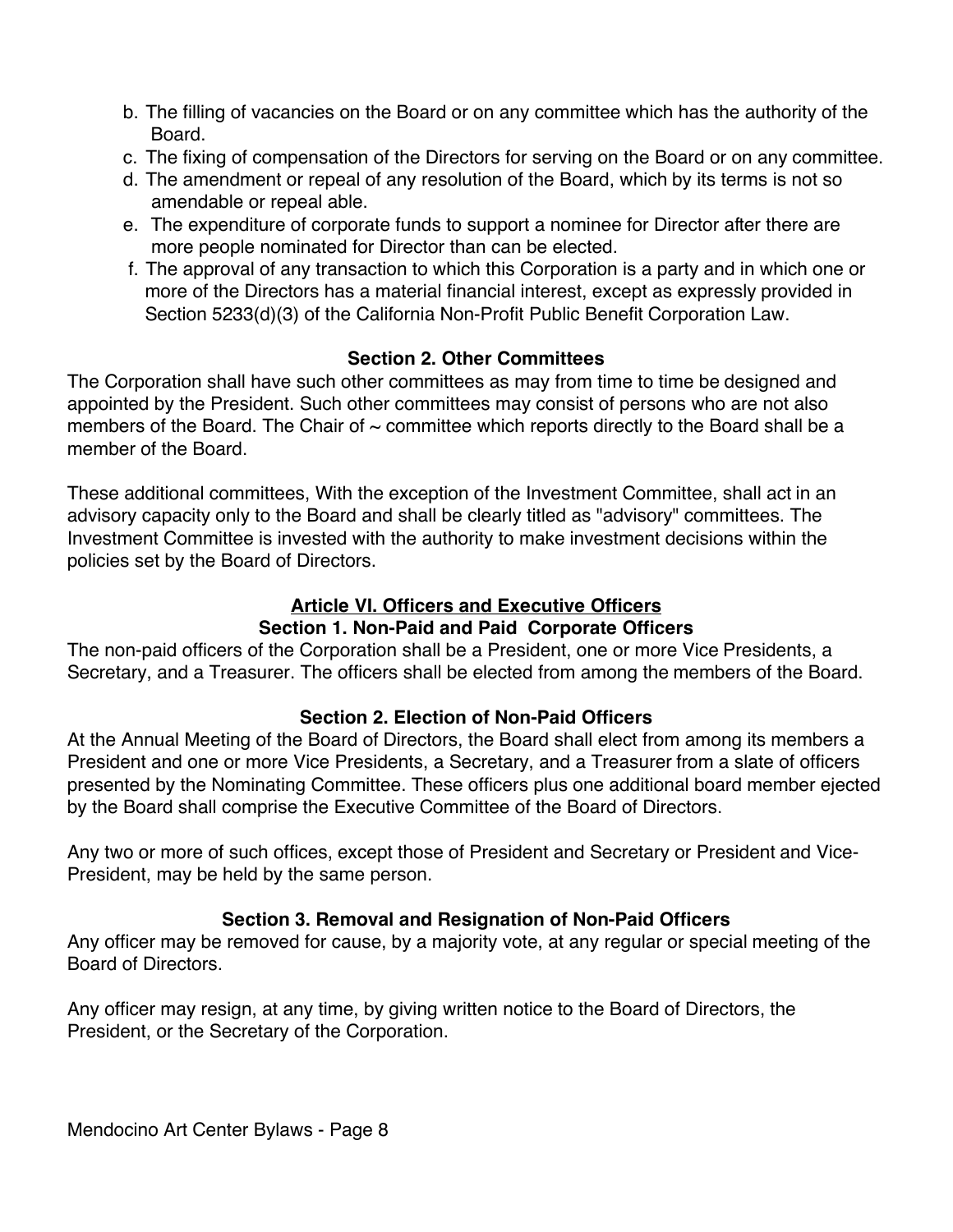Any such resignation shall take effect at the date of receipt of such notice, or at any later time specified therein and the acceptance of the resignation is not necessary to make it effective.

Such resignation shall be accepted at the next meeting of the Board of Directors.

#### **Section 4. Tenure**

Officers of the Corporation shall serve one-year terms. Officers may be re-elected to office.

# **Section 5. Vacancies in ~Joi1-Paid Positions**

Any vacancy in any office because of death, resignation, or removal shall be filled by election by the Directors at the next meeting of the Board of Directors.

# **Section 6. Duties of Non-Paid Officers**

President. The President shall preside at meetings of the Board of Directors of the Corporation. He/She shall be ex-officio member of all committees, set agenda, and be responsible for follow-up on actions taken by the Board of Directors. In addition, the President, with Board of Directors approval, may appoint from the associates a Director of Investments.

Vice Presidents. The First Vice President shall perform the duties of the President in his/her absence and other duties as determined from time to time by the Board of Directors. Other Vice Presidents shall perform duties as determined from time to time by the Board of Directors.

Secretary. The Secretary shall keep a record of all business conducted at regular or special meetings of the Board of Directors and shall carry on such correspondence as shall be required, and shall perform such other duties as may be prescribed by the Board of Directors or by the Bylaws.

Treasurer. The Treasurer may report the general financial condition of the Corporation to the Board of Directors not less frequently than quarterly.

# **Section 7. Paid Officers of the Corporation**

An Executive Director and Chief Financial Officer may be employed by the Board of Directors to administer the affairs of the Corporation. The extent of the Executive Director's powers and duties shall be delineated from time to time by the Board of Directors.

The Paid Officers cannot serve as voting members of the Board of Directors. The Executive Director will serve as an ex-officio member of the Board of Directors.

The Chief Financial Officer may serve as an ex-officio member of the Board of Directors at the discretion of the majority of its voting members.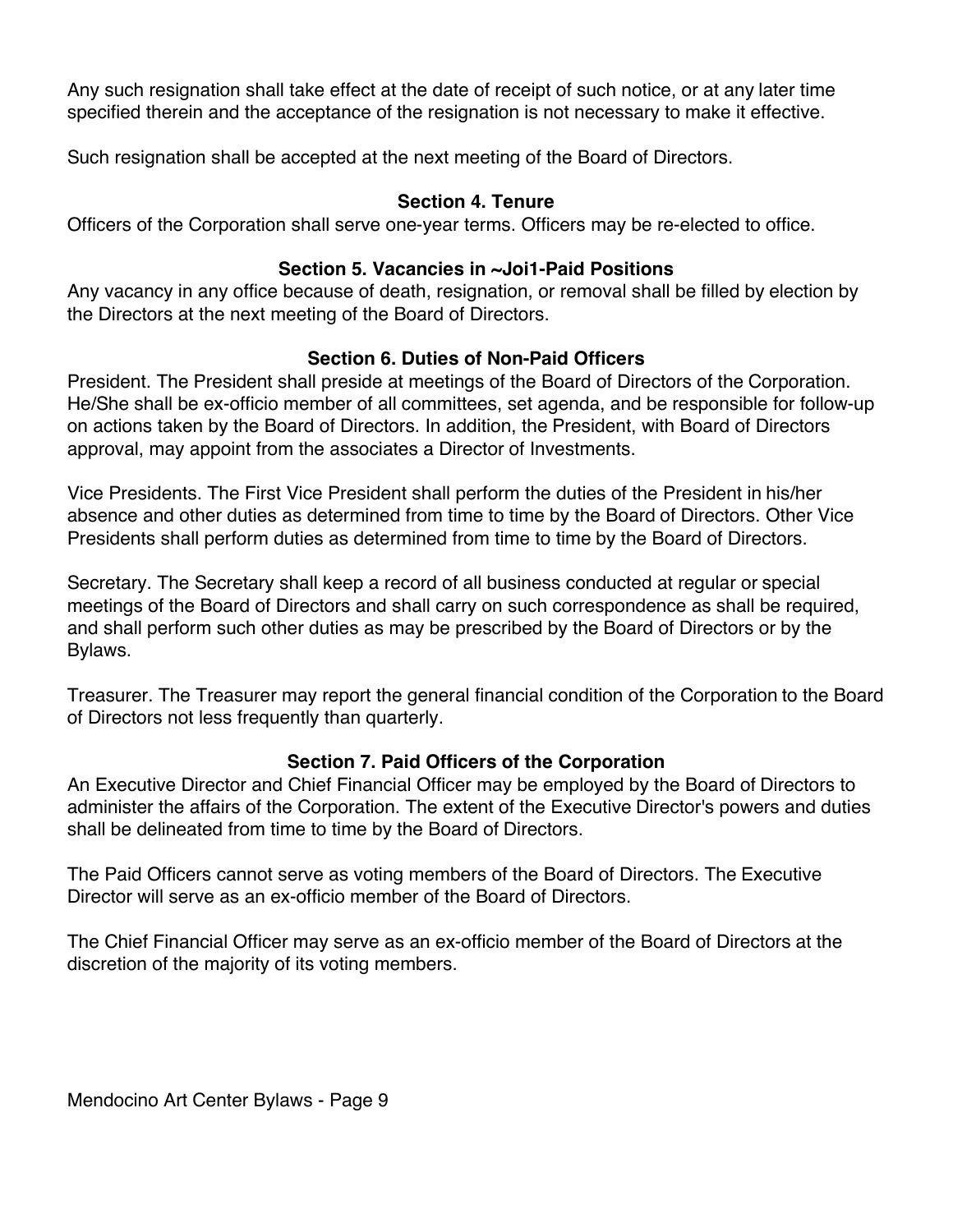## **Section 8. Tenure of Paid Officers**

Paid officers shall be reviewed periodically by the Board. Continuation of employment shall be based on the results of the Board review.

## **Section 9. Selection of Paid Officers**

The Executive Committee will serve as a Personnel Committee for the purpose of recommending applicants for the positions to the Board of Directors.

- a. Executive Director/Chief Artistic Officer: At the direction of the Board and on behalf of the Executive Committee, the President is to negotiate and enter into a contract with the prospective paid officer, with final approval of the terms of the contracts required from the Board of Directors.
- b. Chief Financial Officer: At the direction of the Board and on behalf of the Executive Committee, the President and the Executive Director are to negotiate and enter into a contract with the prospective paid officer, with final approval of the terms of the contract required form the Board of Directors.

# **Section 10. Removal and Resignation of Paid Officers**

Officers may be removed for cause, by a majority vote, at any regular or special meeting of the Board of Directors in accordance with the terms of the employment contract.

Any paid officer may resign by giving written notice to the Board of Directors, the President, or the Secretary of the Corporation in accordance with the employment contract. Such resignation shall be announced at the next meeting of the Board of Directors.

#### **Article VIL. Corporate Records and Reports-Inspection Section 1. Records**

The Corporation shall maintain adequate and correct accounts, books, and records of its business and properties including accounts of its assets, liabilities, receipts, disbursements, capital, and other matters customarily kept in financial statements. All such books, records, and accounts shall be kept at its principal place of business in the State of California.

# **Section 2. Inspection of Books and Records**

All books and records may be inspected by the Board of Directors.

# **Section 3. Certification and Inspection of Bylaws**

The original or a copy of these Bylaws as amended or otherwise altered to date, certified by the Secretary, shall be open to inspection by the Board of Directors.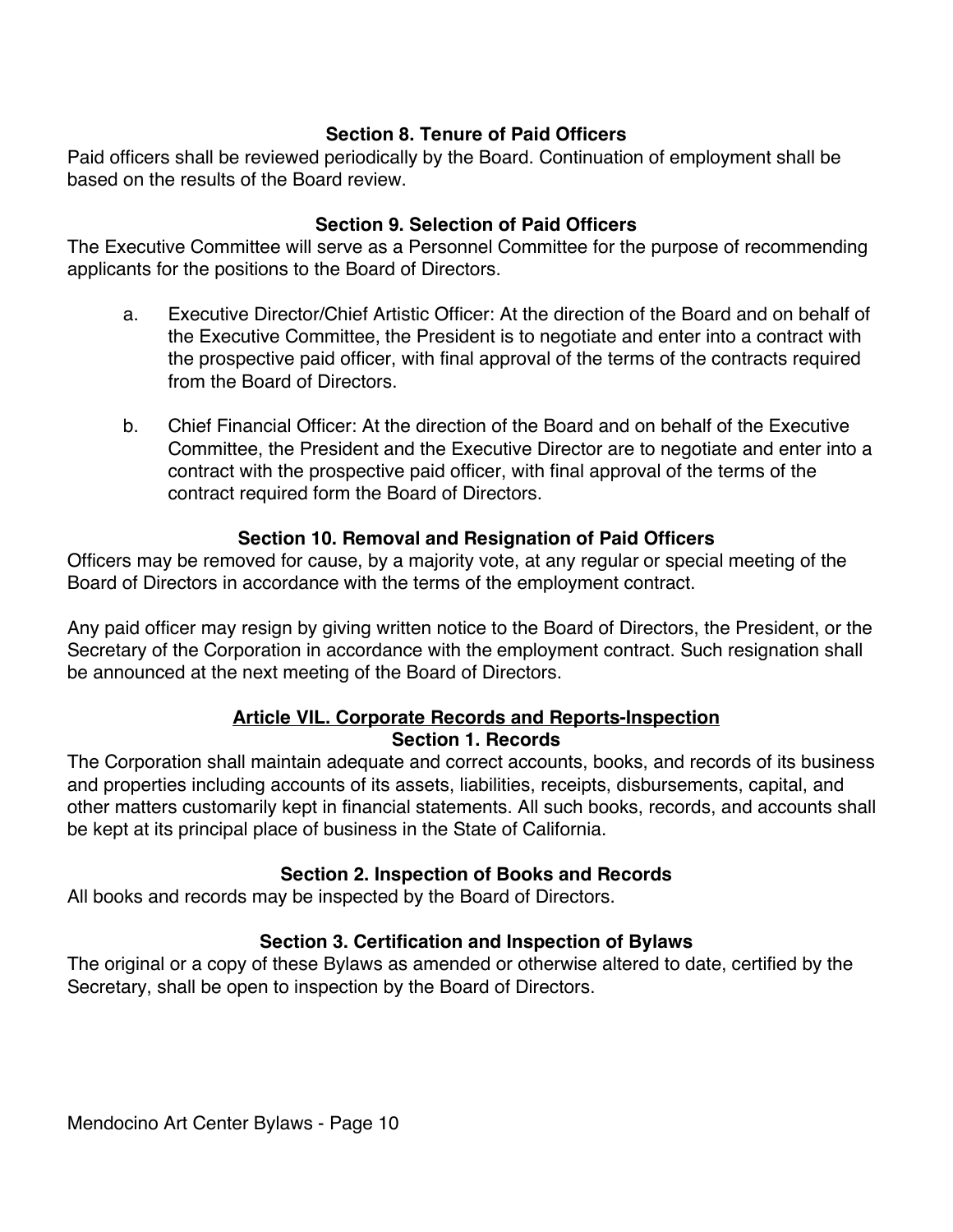#### **Section 4. Checks, Drafts, Etc.**

All checks, drafts, or other orders for payment of money, notes, or other evidences of indebtedness, issued in the name of or payable to the Corporation, shall be signed or endorsed by such person or persons and in such manner as shall be determined from time to time by resolution of the Board of Directors.

#### **Section 5. Contracts, etc.**

The Board of Directors may authorize any officer to enter into any contract or execute any instrument in the name of and on behalf of the Corporation. Such authority is confined to the specific instances.

Unless so authorized by the Board of Directors, no officer, agent, or employee shall have power or authority to bind the Corporation by any contract or engagement, or to pledge its credit or to render it liable for any amount or any purpose.

The Executive Director may be given authorization, within specified limits, to enter into contracts or engagements, or to pledge credit, on behalf of the Corporation.

# **Section 6. Annual Report**

The Board shall cause an annual report to be furnished no later than one hundred and twenty (120) days after the close of the Corporation's fiscal year to all Directors of the Corporation and, if this Corporation has members, to any member who requests it in writing.

The report shall contain the following information in appropriate detail:

- a. The assets and liabilities, including the trust funds, of the Corporation as of the end of the fiscal year.
- b. The revenue or receipts of the Corporation, both unrestricted and restricted to particular purposes, for the fiscal year.
- c. The expense or disbursements of the Corporation, for both general and restricted purposes, during the fiscal year.
- d. Any information required by Section 7 of the Article.

The annual report shall be accompanied by any report thereon of independent accountants, Of, if there is no such report, the certificate of an authorized officer of the Corporation that such statements were prepared without audit from the books and records of the Corporation.

# **Article VII. Non-Discrimination Policy**

This organization shall not discriminate on the basis of race, color, national origin, sex, age, or disability.

# **Article IX. Corporate Seal**

The corporate seal shall be circular in form, and shall have inscribed thereon the name of the Corporation, the date of its incorporation, and the word "California."

Mendocino Art Center Bylaws - Page 11